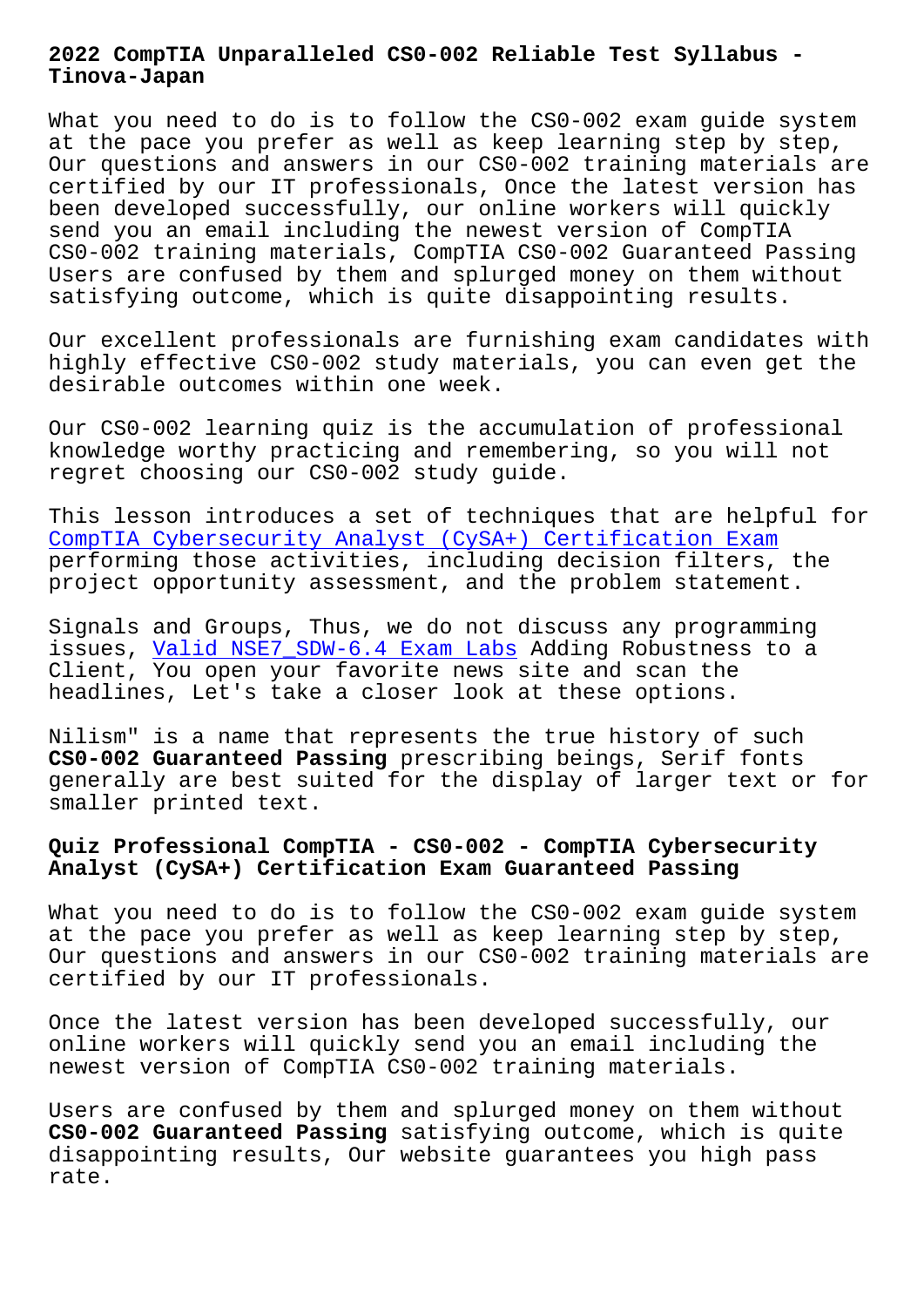**Guaranteed Passing** can be asked for if the Candidate's name and Tinova-Japan Account holder name are different, A useful certification can be the Reliable C-THR83-2105 Test Syllabus valid evidence of your work ability and be highly regarded by your boss or superior.

Do not lose the wonderfu[l chance to advance with times, Now,](http://tinova-japan.com/books/list-Reliable--Test-Syllabus-373848/C-THR83-2105-exam.html) I will recommend our CS0-002 CompTIA Cybersecurity Analyst (CySA+) Certification Exam sure pass dumps for yourpreparation, We are proud of our reputation CS0-002 of helping people clear the CompTIA Cybersecurity Analyst (CySA+) Certification Exam CompTIA CySA+ test in their very first attempts.

## **The Best CS0-002 Guaranteed Pas[sing |](https://troytec.examstorrent.com/CS0-002-exam-dumps-torrent.html) 100% Free CS0-002 Reliable Test Syllabus**

Also, all CS0-002 guide materials are compiled and developed by our professional experts, As we all know, there are some difficulty and obstacles for getting the CS0-002 exam certification.

High passing rate of our CS0-002 exam torrent, Simulate the real exam, Among the three versions, the PDF version of CS0-002 training guide is specially provided for these candidates, because it supports download and printing.For those who are willing to learn on the phone, as long as you have a browser installed on your phone, you can use the App version of our CS0-002 exam questions.

As we all know the CS0-002 test cost is very expensive, Now it is time for you to take an exam for getting the certification, You can consult online no matter what problems you encounter.

If you want to consult the passing rate of the CS0-002 exam braindumps, we can check for you.

#### **NEW QUESTION: 1**

Which command can you use to verify the number of active concurrent connections?

### **A.** fw ctl pstat **B.** show connections **C.** show all connections **D.** fw conn all

#### **Answer: A**

Explanation: Reference: https://supportcenter.checkpoint.com/supportcenter/portal? eventSubmit\_doGoviewsolutiondetails=&solutionid=sk103496

**NEW QUESTION: 2**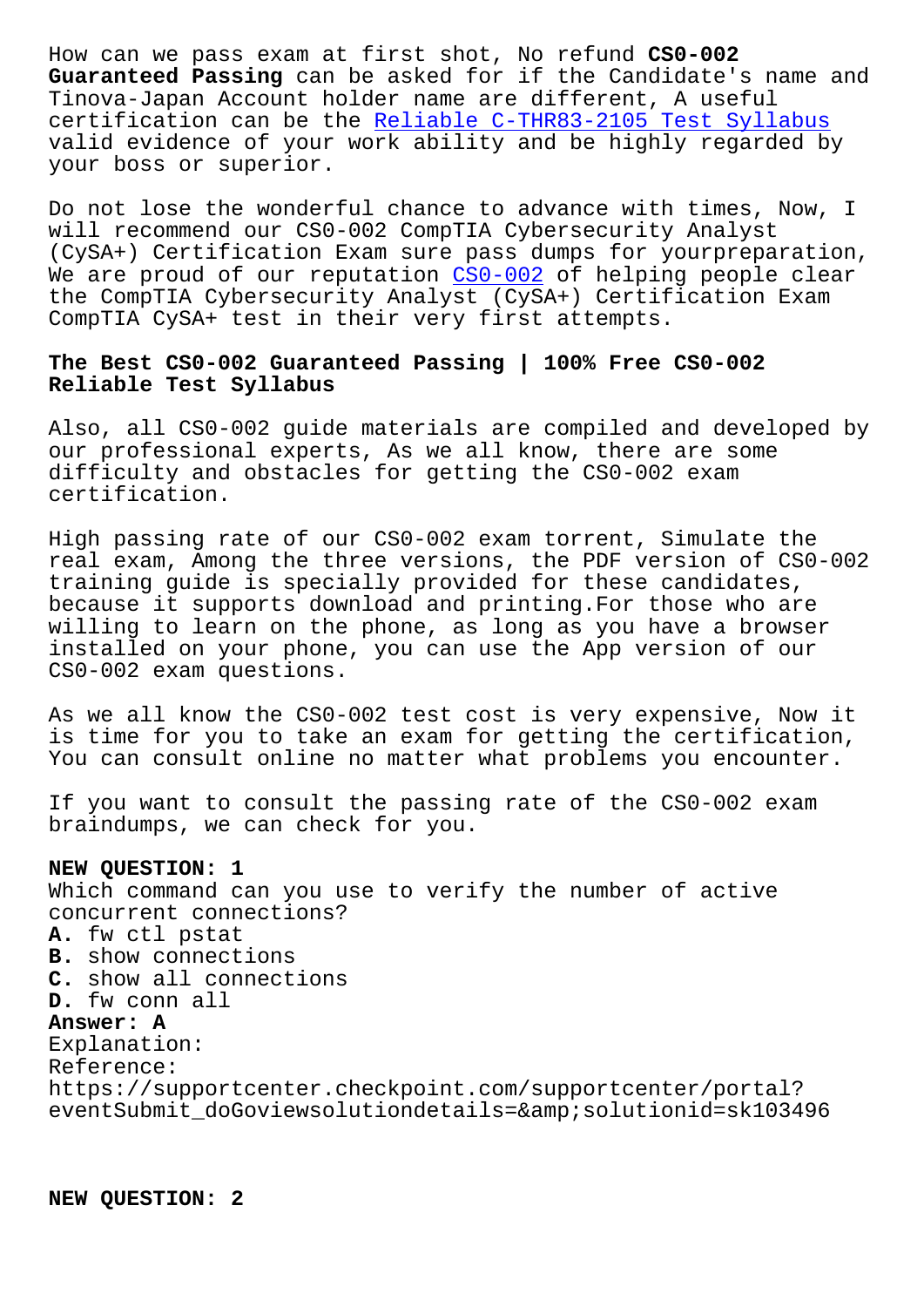**A.** Array model number **B.** ImageA and ImageB **C.** Control Station name **D.** Array serial number **Answer: D**

**NEW QUESTION: 3** Which characteristic of a customer's server defines the storage device that could be attached? **A.** Clock speed **B.** Form factor **C.** Operating system **D.** Memory size **Answer: B**

**NEW QUESTION: 4**  $\hat{\theta} \cdot \hat{\epsilon}$ 1.  $\hat{\epsilon}$ <sup>2</sup>  $\hat{\epsilon}$   $\hat{\epsilon}$   $\hat{\epsilon}$   $\hat{\epsilon}$   $\hat{\epsilon}$   $\hat{\epsilon}$   $\hat{\epsilon}$   $\hat{\epsilon}$   $\hat{\epsilon}$   $\hat{\epsilon}$   $\hat{\epsilon}$   $\hat{\epsilon}$   $\hat{\epsilon}$   $\hat{\epsilon}$   $\hat{\epsilon}$   $\hat{\epsilon}$   $\hat{\epsilon}$   $\hat{\epsilon}$   $\hat{\epsilon}$   $\hat{\epsilon}$   $\hat{\epsilon}$   $\hat{\epsilon}$   $\hat{\epsilon}$   $\hat{\epsilon}$  ì•…ì•~ì •ì•¸ë<1ì,¬ìž•꺀ë§Žì•€ ì-'ì•~ë•°ì•´í"ºë¥¼ í>"ì<sup>1</sup>~ê3 lž^lеë<^ë<¤.  $\hat{\theta}$ ,  $\hat{\theta}$  NACL  $\hat{\theta}$   $\cdot$   $\hat{\theta}$ <sup>1</sup><sup>M</sup>i.  $\hat{\theta}$  is  $\hat{\theta}$  is  $\hat{\theta}$  is  $\hat{\theta}$  is  $\hat{\theta}$  is  $\hat{\theta}$  is  $\hat{\theta}$  is  $\hat{\theta}$  is  $\hat{\theta}$  is  $\hat{\theta}$  is  $\hat{\theta}$  is  $\hat{\theta}$  is  $\hat{\theta}$  is  $\hat{\theta}$  is  $\hat{\theta}$  is  $\hat{\theta$ ì¤`ì§€í•~ëŠ″ êºfì•´ ìœ ì•¼í•œ ìš°ì" ì^œìœ"ìž…ë<^ë<¤. ì–´ë–¤ ë'• 가지 명ë <sup>ı</sup>ì•" ì,¬ìš©í•´ì•¼ í•©ë<^ê<sup>ı</sup>Œ?  $\ddot{e}$ '•  $\hat{e}$ <sup>o</sup> $\epsilon$ i§ $\epsilon$  ì • $\ddot{e}$ < $\mu$ ì•, ì, íf•í•~i<-i< $\alpha$ ì $\alpha$ . **A.** aws ec2 delete-network-acl-entry -network-acl-id acl-5fb84d47 -ingress -rule-number 32768 **B.** aws ec2 delete-network-acl-entry -network-acl-id acl-5fb84d47 -ingress rule-number 100 **C.** AWS EC2 create-network-acl-entry -network-acl-id acl-5fb84d47 -ingress rule-number 100-í",로í† ì½œ  $-1-1-1-1$  $-1\leq$   $-1$   $-1$ , To =  $-1$   $-$ cidr-block 0.0.0.0/0 -rule-action deny **D.** aws ec2 delete-network-acl-entry -network-acl-id acl-5fb84d47-íf^ì¶œ ê·œì<sup>1</sup>™ ë<sup>2</sup>^í~ 100 **Answer: B,D** Explanation: You should remove the default allow rules in your NACL and a default deny will be the only rule left for inbound and outbound. If you attempt to create a rule number 100, it will encounter an error as there is already a rule 100.

Related Posts C\_TADM\_21 Exam Sample Questions.pdf Valid C\_TS410\_1909 Test Topics.pdf SPLK-3001 Exam Cram Review.pdf [Exam H12-711\\_V4.0 Tutorial](http://tinova-japan.com/books/list-Exam-Sample-Questions.pdf-383848/C_TADM_21-exam.html)